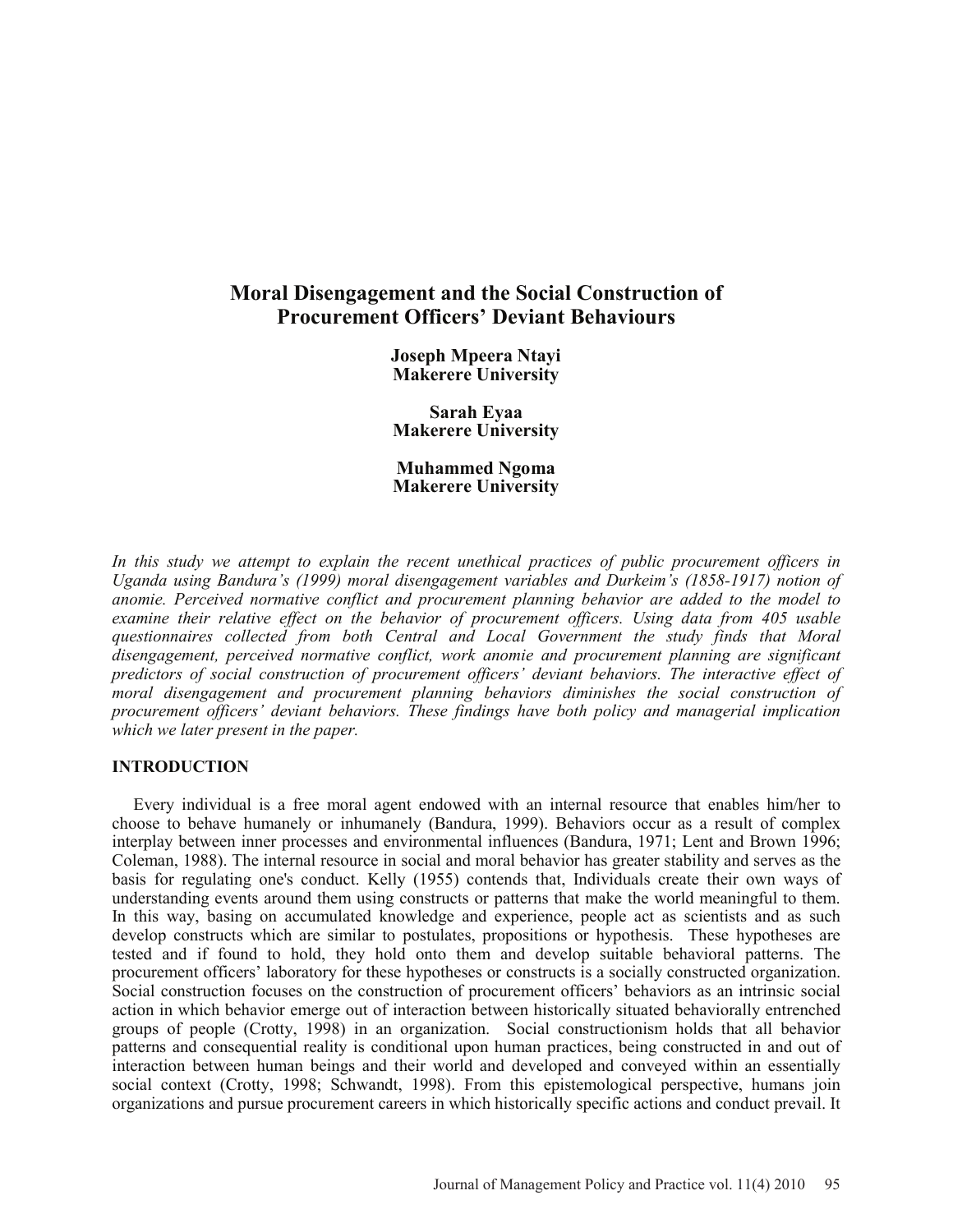is through such behaviors that employees engage their employers (Gee, 1996) and question the essence of values and norms and regulatory framework like the Public Procurement and Disposal of Assets (PPDA) Act (2003), that governs work related behaviour in Uganda's public procurement. In social construction, every moral claim is subject to questioning and validation. Critical questioning enables public procurement officers to assess the validity of moral claims, justify beliefs socially and treat behaviour on the same footing. It is this action that may create perceived normative conflict and work anomie (normlessness), yet Kant (1724-1804), emphasized that moral life was centered on duty.

Behavioral patterns reflecting moral disengagement and work anomie in public procurement continue to surface. African Development Bank – ADB (2006) has revealed that in Africa the public procurement process is particularly prone to anomic practices, especially given the large sums of money involved and the range of activities it encompasses. As budgets come under pressure and payments are delayed incentives to engage in deviant behaviors increases. A survey of businesses by the Ugandan Private Sector Foundation and the World Bank found that 81 of the firms surveyed had been involved in procurement related bribery and reported having spent an average of 7.9% of their total cost on bribery, compared t o 6.3% for fuel and 6.8% for loan interest. Also 70% of respondents reported higher bribe payments than corporate income tax (African Development Bank, 2006).

The violation of public procurement duties motivated by private interests of procurement officers in Uganda yet rules or norms objectively define their limit requires a systematic inquiry. The relative paucity of quantitative data and detailed empirical analysis coupled with the difficulty of comparative studies due to great variability in norms and rules hinder clarity on the debate. Further, research on procurement deviant behaviors in Uganda has remained sparse and no systematic effort has been made to link moral disengagement, perceived normative conflict, workplace anomie, procurement planning behaviors and the social construction of procurement officer's deviant behaviors. The purpose of this study is to provide this missing link.

#### **THEORETICAL BACKGROUND AND CONTRIBUTION**

An analysis of expenditure reveals that on average 65% of the Central Government recurrent non wage is expended on procurement related items compared to 31.28% for Local Governments (National Integrity Survey - NIS, 2006). This position makes public procurement an important function which requires nurturing yet according to the NIS (2006), this function is characterized by rent seeking opportunities. These rent seeking behaviors point towards presence of moral disengagement which requires systematic inquiry. Consistent with the Inspector General of Government report - IGG (2002) and NIS (2006), ADB (2006) has revealed that, moral disengagement results when the state attempts to over regulate the economy through acts applied with discretion and devoid of effective accountability. This action encourages anomie with impunity in key functions such as procurement, public works and service delivery. If early action is not taken, endemic anemia will become institutionalized and citizens will come to accept it and all its inefficiencies/distortions as an inevitable cost of doing business—thereby eroding the moral/ethical standards of society that traditionally served as restraining mechanisms. According to NIS (2006) public procurement related deviant behaviors are a custom deeply rooted in culture, and therefore socially constructed. This calls for early action based on research since the Government of Uganda has advocated for the notion of modernization of the economy. Consistent with Durkeim's notion of anomie (1858-1917), modernization tends to remove the restrictions determined by social position and the opening of opportunities for contracts. In this paper, we attempt to add to the works of IGG (2002), NIS (2004), NIS (2006) and Ntayi et al. (2008), by offering a plausible prediction of the social construction of public procurement officer's deviance in Uganda, using moral disengagement, perceived normative conflict, work anomie and procurement planning behavior.

### **Moral Disengagement, Work Anomie and Social Construction of Procurement Officers' Deviance**

As a term from social psychology, moral disengagement is conceptualized as a process of convincing the self that ethical standards do not apply to oneself in a particular context. Morally disengaged individuals separate moral reactions from inhumane conduct by disabling the mechanism of selfcondemnation (Fiske, 2004). Moral disengagement is a composite of cognitive restructuring/moral justification, euphemistic labeling, advantageous comparison, displacement of responsibility, diffusion of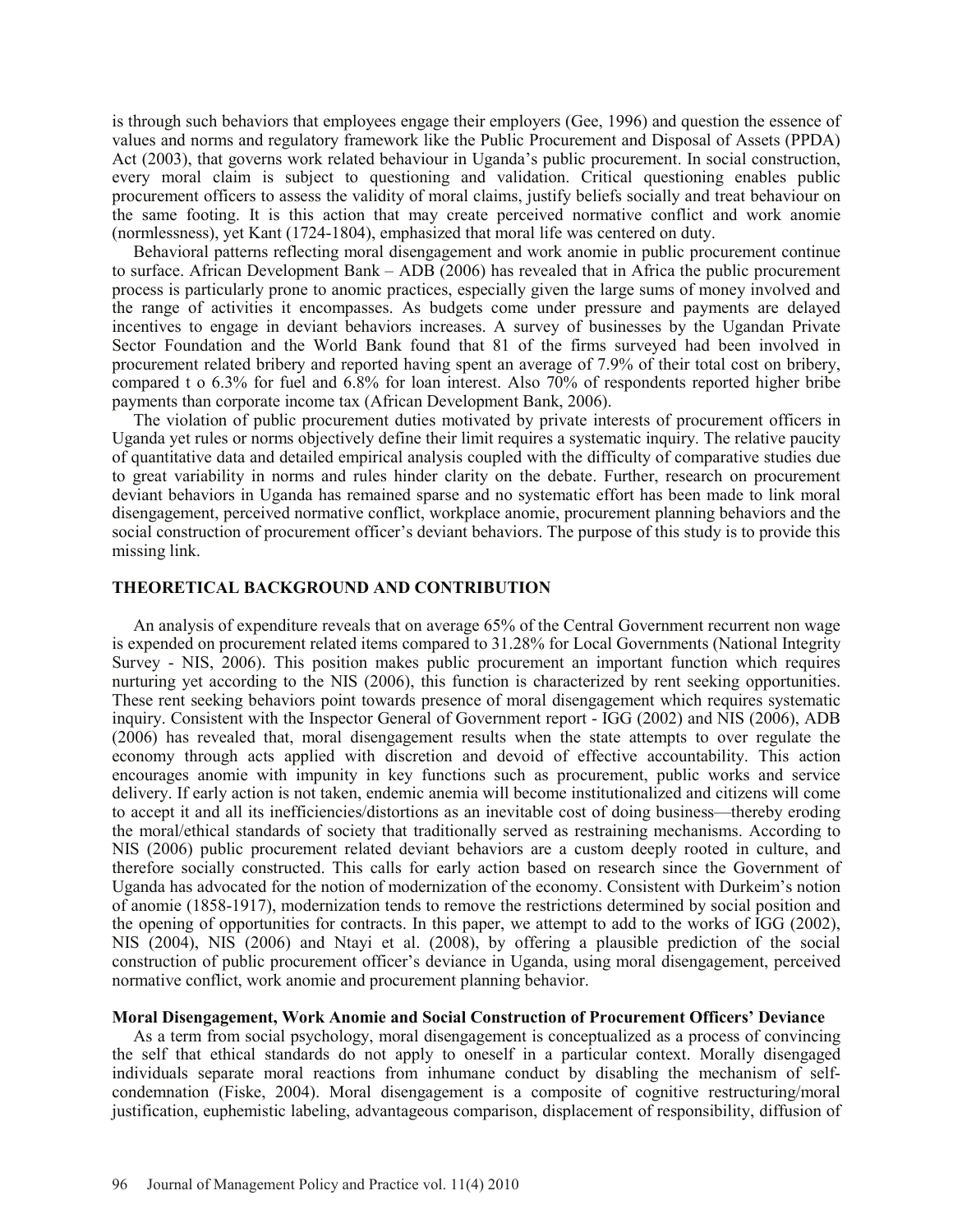responsibility, disregard or distortion of consequences, dehumanization, and attribution of blame. Figure 1 is an exposition of the mechanism of moral disengagement.



**FIGURE 1 MECHANISM OF MORAL DISENGAGEMENT**

Note. From Mechanisms of Moral Disengagement in the Exercise of Moral Agency (p. 365) by A. Bandura, C. Barbaranelli, G. Caprara, and C. Pastorelli, 1996, Journal of Personality and Social Psychology, 71.

Disengagement of moral self-sanctions enables people to pursue detrimental practices freed from the restraint of self-censure. This is possible in situations where ascendance of naked self-interests are a result of social fragmentation and internecine conflict (Billon, 2003). Consistent with Durkeim's notion of anomie (1858-1917), Johnson (1986) has revealed the outcome of moral disengagement to correspond with the fault lines of society.

In the anomic situation there is a discrepancy between what society has promised and the available resources for fulfilling them. Merton (1938) has revealed that deviant behaviors are high in societies where the pursuit of wealth and economic being are widely shared cultural goals that are stressed more than rules governing appropriate means (norms) for realizing those goals. When norms governing the appropriate means of goal attainment are weak and opportunity is limited, a sizeable portion of the population is encouraged to "innovate" and pursue wealth by illegal means (Jensen, 2002).

#### **Moral Disengagement, Perceived Normative Conflict and Procurement Planning Behaviour**

Perceived normative conflict is a state in which due to social psychological pressure employees feel compelled to side with either formality or the workgroup. The more they side with workgroup the more the informal opposition rules (Wenzel, 2000) against the formal ones, resulting into organizational conflict. Manrique de Lara, Tacoronte and Ting Ding (2007) found no support for the relationship between perceived normative conflict and workplace deviance. Since norms refer to implicit or explicit rules and procedures, of expected behaviour, that embody interests and preferences. When a situation of normlessness is created, this advances into an anomic state. Generally speaking, the literature is not consistent with regard to the impact of perceived normative conflict and work place deviance. From the dominant sociological literature, it is inferred that there is a communion between perceived normative conflict, work anomie, moral disengagement and work place deviance as presented in figure 2.

### **Work Anomie and Social Construction of Procurement Officers' Deviance**

Scholars have attempted to link anomie to various types of deviant outcomes (Caruana et al., 2001). However research linking work anomie to the social construction of the procurement officers' deviant behaviour is sparse. Work anomie is a state in which social norms regulating employee behaviour have broken down and are no longer effective, generating a situation of normlessness, disconnectedness, and helplessness leading to employee deviance (Bass, 1990; Hodson, 1999).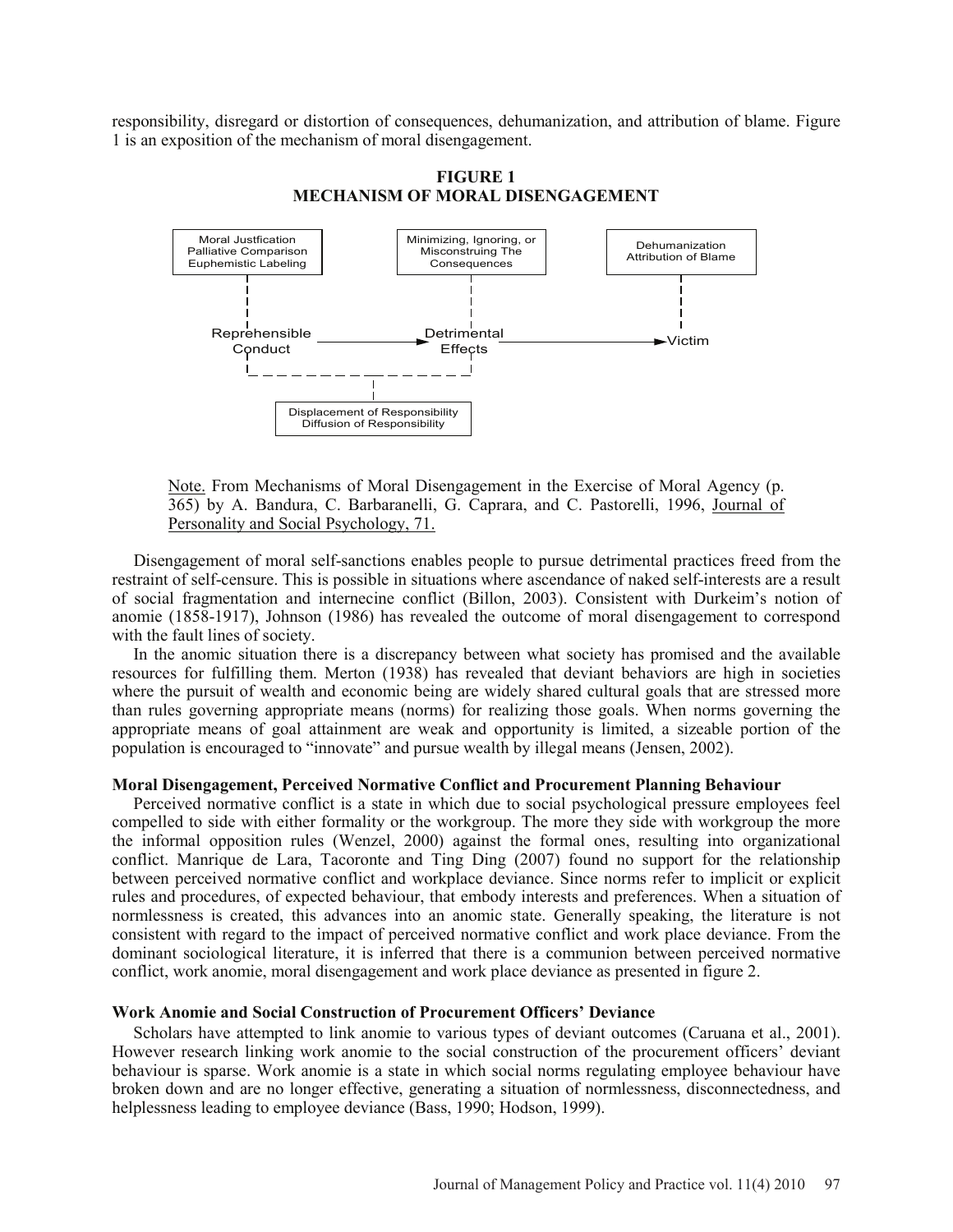# **FIGURE 2 CONCEPTUAL MODEL RELATING MORAL DISENGAGEMENT, WORK ANOMIE, PERCEIVED NORMATIVE CONFLICT, PROCUREMENT PLANNING BEHAVIOUR AND THE SOCIAL CONSTRUCTION OF PROCUREMENT OFFICER'S DEVIANCE IN UGANDA**



Anomie is an internal value of an individual that has a possible effect on procurement ethics. Extant literature reveals that there is link between anomie and deviant behaviors. Lewick et al. (1997) have shown that individuals attitude towards the organization are important predictors of dishonesty as a form of deviant behaviour. Schein (1980) and Chatman (1989) also revealed that increased tension and workplace frustration are powerful determinants of dysfunctional behaviour and may discourage planning, creating feelings of perceived normative conflict. These behaviors may also be due to the perception of absence norms. This is confirmed by Nee (1998), who contends that opposing aims and values of an organization from those of its members may be responsible for deviance. Feelings of normlessness may trigger workplace deviance (Caruana et al., 2001; Durkeim, 1893/1897; Srole, 1956).

## **Control Variables**

Controlling for the impact of sex (Stradling, Meadows and Beatty, 1999), age (Lynn and Lockwood, 1998), level of education (Ntayi et al., 2008) and monthly income (Low, Davey and Hooper, 2008) is necessary not only because these constructs are central in predicting deviant behaviors, but also because they tend to be correlated significantly with the dependent variables specified in this study.

## **Hypotheses**

The purpose of this study is to extend previous research efforts by testing the relative importance of moral disengagement, work anomie, perceived normative conflict, and the procurement planning behaviour in predicting the public procurement officers' deviant behaviors. To achieve this goal, the following hypotheses are formulated for examination in this study. Hypothesis 1  $(H_1)$ : There is high prevalence of moral disengagement, work anomie, perceived normative conflict and social construction of procurement officers' deviant behaviors in Uganda's public procurement. Hypothesis  $2 \text{ (H}_2)$ : Moral disengagement, perceived normative conflict, work anomie and procurement planning behavior affect the social construction of procurement officers' deviant behaviors. Hypothesis  $3 \text{ (H}_3)$ : Work anomie and perceived normative conflict mediate the relationship between moral disengagement and social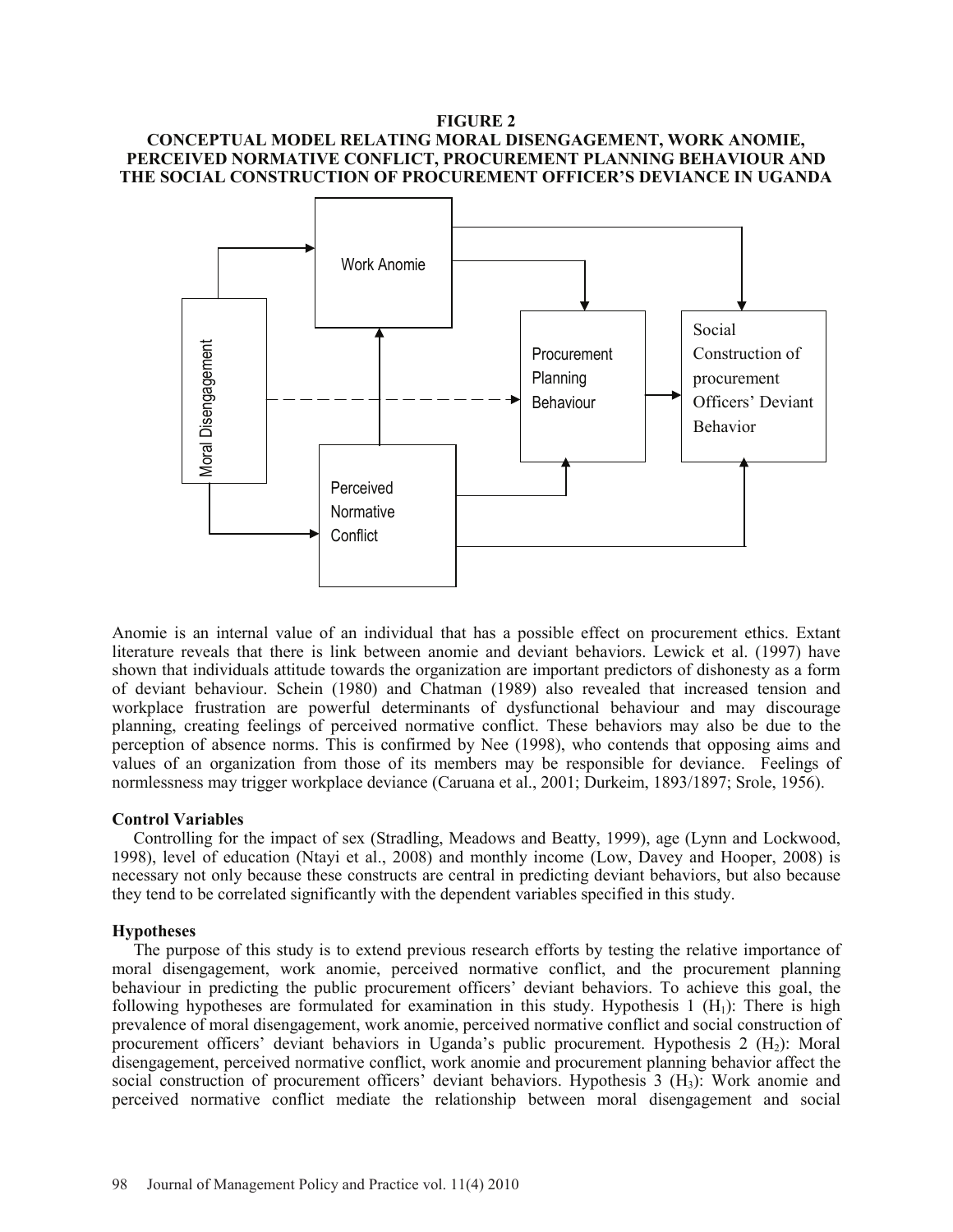construction of procurement officers' deviant behavior. Hypothesis 4  $(H<sub>4</sub>)$ : For a given level of moral disengagement, the higher the level of work anomie, the higher the social construction of procurement officers' deviant behavior. Hypothesis 5  $(H_5)$ : For a given level of moral disengagement, the higher the level of perceived normative conflict, the higher the level of the social construction of procurement officers' deviant behaviors. Hypothesis 6  $(H_6)$ : Procurement planning behaviors moderate the relationship between moral disengagement and the social construction of procurement officers' deviant behaviors.

# **METHODOLOGY**

### **Sample and Data Collection Procedure**

Data for this study were collected from both Central and Local Government, an area that has been examined in previous National Integrity Surveys (NIS) and IGG surveys. Public procurement, especially at the Local and Central Government levels, is believed to be one of the principal areas where unethical practices blossom (NIS, 2002; Office of the Inspector General of Government, 2003; NIS, 2006). Accounting officers, members of the contract committees, officials working in procurement and disposal units, technical evaluation committees and other employees performing procurement functions were sampled following the guidelines of NIS (2004) and NIS (2006). Surveys from 519 respondents from both Local and Central Governments were conducted. The effective response rate was 78% resulting in 405 usable questionnaires. 62% of the respondents were male and 38% females. As regards their level of education, 71.6% had attained university education leaving 28.4% with diploma (tertiary education qualification). Regarding monthly income in Uganda Shillings, the study revealed that 45.9% of the sampled public procurement officers were earning between Uganda Shillings 500,000 - 800,000 followed by 36.3% earning below Uganda Shillings 500,000 only. 12.5% earn between Uganda Shillings 800,000- 1,500,000 only, while the remaining 5.3% earn above Uganda Shillings 1,500,000. The average exchange rate at the time of this study was United States dollar  $(\$)$  1= Uganda Shillings (Shs) 1,630.

### **Measures and Scores**

Moral Disengagement scales were adapted scales developed by Bandura (1999; 2002) and Hymel, Rocke-Henderson and Bonanno (2005), to examine the existence of the eight broad categories of moral disengagement. These eight broad categories are cognitive restruc-turing/moral justification, euphemistic labeling, advantageous comparison, and displacement of responsibility, diffusion of responsibility, disregard or distortion of consequences, dehuman-ization and attribution of blame. Responses to all item scales were anchored on a five point scale reflecting the degree to which respondents agreed or disagreed with the statement. The composite moral disengagement scale yielded a Cronbach Alpha $\alpha$ ) coefficient of 0.887. Perceived normative conflict was constructed using scale items developed from work group norms literature (Hyatt and Ruddy, 1997; Turner, 1990) and intra-group conflict (Jehn, 1995; Friedman, 2000). We took into account the specific characteristics of the studied local and central government setting. When the public procurement officers chose the work group more frequently and strongly, the normative context that they perceive may be more conflicting. This measure was reliable with Cronbach Alpha coefficient of 0.920. Work anomie scales were based on the expanded Srole's (1956) five item scale to nine items in 1972. We revised some items to fit the subject and Local and Central Government context of the study. Item scales were self supplied in line with the existing anomie literature. The Cronbach Alpha coefficient was 0.837. Procurement planning scales were developed using ideas from the PPDA (2003), World Bank and Bakunda (2009). The composite scale yielded a Cronbach Alpha  $(\alpha)$ coefficient of 0.885. The social construction of procurement officers' deviant behaviors was measured using scales adapted from Manrique de Lara, Tacoronte and Ting Ding (2008) and Ntayi (2005). Item scales were specifically adapted to tap the social construction nature of procurement officers' deviant behaviors. Test for consistency revealed a Cronbach Alpha coefficient of 0.783.

## **RESULTS AND DISCUSSION**

Descriptive statistics and zero-order correlations among study variables are presented in table 1.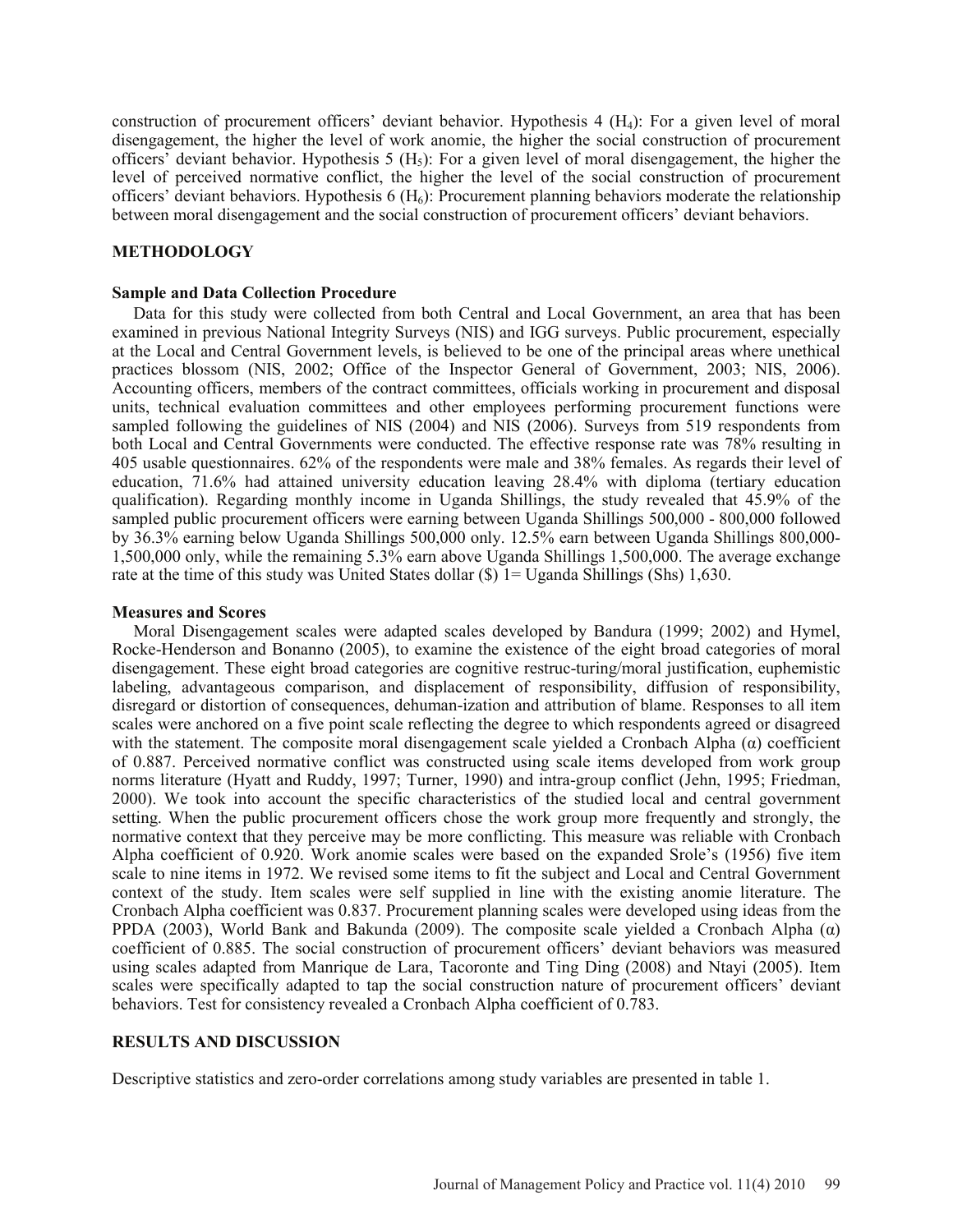**TABLE 1 ZERO-ORDER PEARSON CORRELATIONS AND DESCRIPTIVE STATISTICS**

|                                                                                                                            | Mean | S.D  |                      | 2          | 3        | 4       | 5           | 6                     | 7         | 8           | 9    |
|----------------------------------------------------------------------------------------------------------------------------|------|------|----------------------|------------|----------|---------|-------------|-----------------------|-----------|-------------|------|
| Sex $(1)$                                                                                                                  | 0.50 | .50  | 1.00                 |            |          |         |             |                       |           |             |      |
| Age group $(2)$                                                                                                            | 2.20 | .57  | .107                 | 1.00       |          |         |             |                       |           |             |      |
| highest level of                                                                                                           | 2.64 | .54  | .005                 | $-.277$ ** | 1.00     |         |             |                       |           |             |      |
| Education $(3)$                                                                                                            |      |      |                      |            |          |         |             |                       |           |             |      |
| monthly income                                                                                                             | 1.77 | .86  | .035                 | $.233$ **  | $-.025$  | 1.00    |             |                       |           |             |      |
| (4)                                                                                                                        |      |      |                      |            |          |         |             |                       |           |             |      |
| Moral                                                                                                                      | 3.52 | .71  | .038                 | $-.048$    | .041     | $-.031$ | 1.00        |                       |           |             |      |
| disengagement                                                                                                              |      |      |                      |            |          |         |             |                       |           |             |      |
| (5)                                                                                                                        |      |      |                      |            |          |         |             |                       |           |             |      |
| Perceived                                                                                                                  | 3.89 | .74  | $-.098$ <sup>*</sup> | $-0.014$   | $-.040$  | $-.002$ | $.346^{**}$ | 1.00                  |           |             |      |
| Normative                                                                                                                  |      |      |                      |            |          |         |             |                       |           |             |      |
| Conf(6)                                                                                                                    |      |      |                      |            |          |         |             |                       |           |             |      |
| Anomie<br>Work                                                                                                             | 3.84 | .77  | $-.093$              | .029       | $-0.012$ | .088    | $.247***$   | $.224$ **             | 1.00      |             |      |
| (7)                                                                                                                        |      |      |                      |            |          |         |             |                       |           |             |      |
| Procurement                                                                                                                | 3.07 | 1.03 | .057                 | $-.119*$   | .055     | $-.035$ | $-.324$ **  | $-.158$ <sup>**</sup> | $-.084$   | 1.00        |      |
| Planning                                                                                                                   |      |      |                      |            |          |         |             |                       |           |             |      |
| Behavior.(8)                                                                                                               |      |      |                      |            |          |         |             |                       |           |             |      |
| Procurement                                                                                                                | 3.47 | .56  | .030                 | $-.067$    | $-.020$  | .030    | $.675$ **   | $.492$ **             | $.428$ ** | $-445^{**}$ | 1.00 |
| officers'                                                                                                                  |      |      |                      |            |          |         |             |                       |           |             |      |
| Deviance (9)                                                                                                               |      |      |                      |            |          |         |             |                       |           |             |      |
| ** Correlation is significant at the 0.01 level (2-tailed).<br>*. Correlation is significant at the 0.05 level (2-tailed); |      |      |                      |            |          |         |             |                       |           |             |      |

Moral disengagement (mean=3.82, s.d=0.71), perceived normative conflict (mean=3.89, s.d=0.74), work anomie (mean=3.84, s.d=0.77) and the social construction of procurement officers' deviant behaviors (mean=3.47, s.d=0.56) exist among the procurement officers in the sampled local and central government procurement officers supporting H1. Responses to all item scales in this study were anchored on a five point Likert scale reflecting the degree to which they agreed or disagreed with the statements. These findings are consistent with Country Procurement Assessment Report - CPAR (2004), United States Agency for International Development - USAID (2003), IGG (2004) and Ntayi et al. (2008) who have shown unethical conduct in public procurement to occur at both local and central government. Additionally, consistent with Bakunda (2009), the level of procurement planning behavior is still low (mean=3.07, s.d=1.03). Results obtained from open ended questions revealed that public procurement officers 'innovate around' the rules with the assistance of the legal mind familiar with the procurement law. This usually results into perceived normative conflict. Procurement officers begin by breaking down procurements into small components (micro-procurements) until the whole process deteriorates into a workplace practice. This, seemingly correct state of affairs deteriorates into normlessness and requests for procurement of desired items are intentionally made to fall in this category.

Respondents were observed to exhibit high means on the composite dimensions of the moral disengagement construct. Scores for these components were as follows: cognitive restructuring/moral justification (mean=3.81, s.d=0.55). This means that some detrimental procurement behaviour gets justified and socially acceptable in the guise of protecting honour and reputation (Cohen and Nisbett, 1994). Euphemistic labeling was found to exhibit a high mean of 3.82 and standard deviation of 0.68. In Uganda's public procurement euphemistic labeling culture is commonly used to make negative acts appear less negative e.g. "man eateth where he worketh" or "he is a bright and/or sharp fellow". Euphemistic language provides a convenient tool for conferring a respectable status upon them (Lutz, 1987). Advantageous comparison exist among public procurement officers (mean=3.64, s.d=0.50). Here injurious procurement conduct is rendered benign. Displacement of responsibility scales revealed a mean of 3.74, and a standard deviation (s.d) of 0.80. Consistent with Andrus (1969), Local and Central Government procurement officers viewed their actions as springing from the dictates of others rather than as something they are personally responsible. Diffusion of responsibility (mean=4.10, s.d=0.76),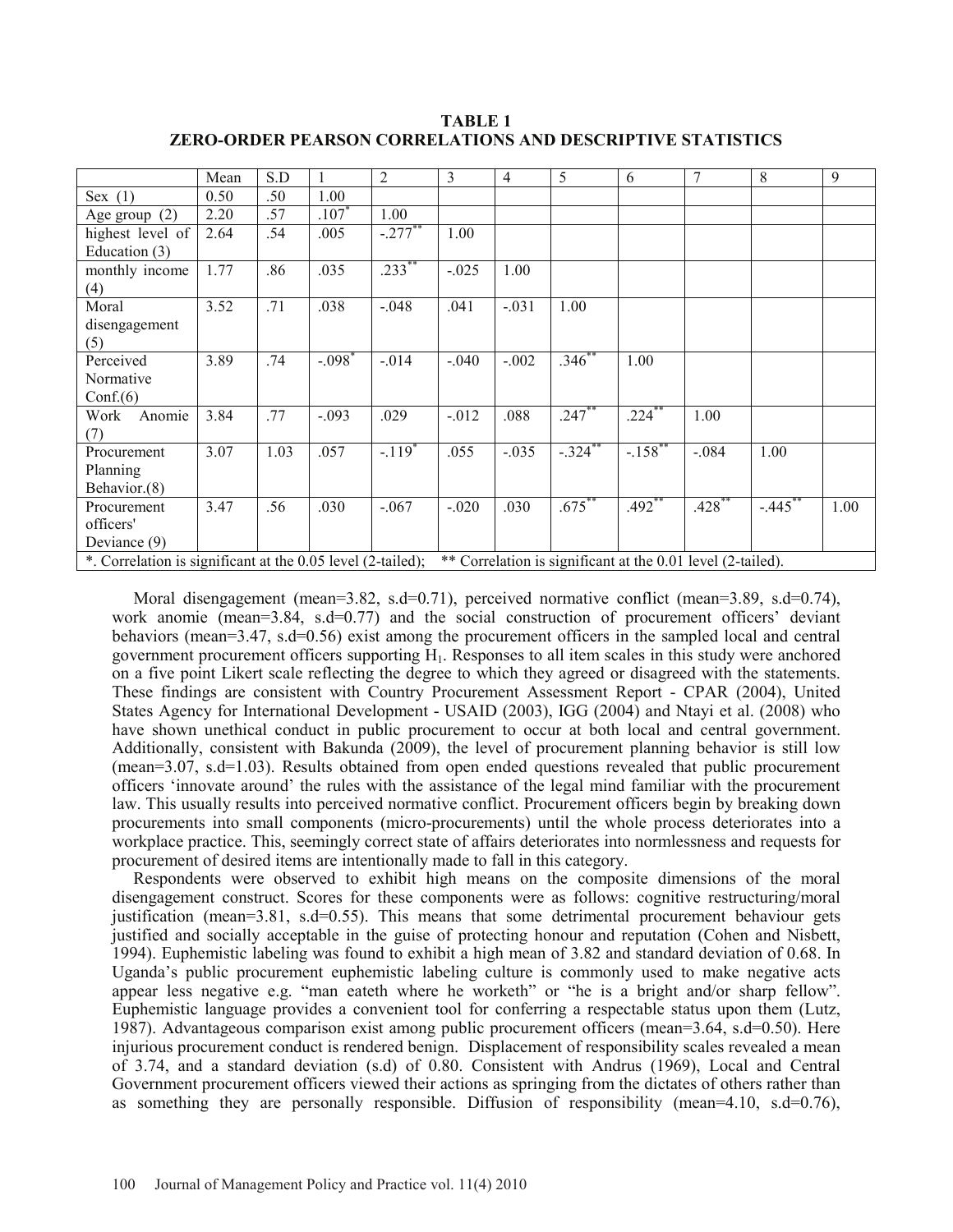disregard or distortion of consequences (mean=3.69, s.d=0.83) and dehumanization behaviour existed among local and central government procurement officers (Mean=3.57, S.D=0.88). Bandura (1991) reveals that when individuals assume a norm of morality, their self-sanctions for actions that match or contravene their personal values serve as the regulatory influencers. Our study further revealed that procurement officers scored high on the attribution of blame scale (mean=4.14, s.d=0.72). The sampled Local and Central Government procurement officers in Uganda blamed the PPDA Act (2003) for delays in procurement and for being too restrictive instead of lack of proper procurement planning (CPAR, 2004).

Overall the pattern of inter-correlations is consistent with the hypothesized relationship as presented in table 1. The study revealed a significant positive relationship between moral disengagement and perceived normative conflict ( $r=346$ ,  $p<0.01$ ), Work anomie ( $r=247$ ,  $p<0.01$ ) and social construction of procurement officers' deviance  $(r=675, p<0.01)$  supporting H<sub>2</sub>. This means that the more morally disengaged procurement officers become, the more they tend to lean on collegial advice on the procurement rules and procedures instead of following the PPDA Act (2003). Procurement planning behaviour was observed to be significantly inversely correlated with Moral disengagement (r=-.324,  $p<0.01$ ) and perceived normative conflict ( $r=-158$ ,  $p<0.01$ ). Surprisingly, although the relationship between procurement planning behaviour and work anomie were in the hypothesized direction, this relationship was not significant. Perceived normative conflict was significantly positively correlated with work anomie ( $r= 0.224$ ,  $p<0.01$ ) and social construction of procurement officers' deviance ( $r=0.492$ , p<.01). This means that the more anomic procurement officers become, the more they exhibit procurement related work place deviance. This is consistent with Imukat (2008) who reveals that there is no area in Uganda today which is free from the social deviance malady.

#### **Hierarchical Regression Analysis**

Hierarchical regression analyses were carried out consistent with (Aiken and West, 1991). With variables entered simultaneously within each hierarchical step. Co linearity diagnostics were examined for all variables entered at each step and found to be within the recommended range (e.g. VIF<4; Field, 2005).The regression results are displayed in table 2. The control variables entered in step 1 did not explain any substantial percentage of variance in the social construction of procurement officers' deviance  $(R^2 = .005, p<0.01)$ . Interestingly, 0.5% of the variance in the social construction of procurement officers' deviance was instead explained by the intercept ( $\beta$ =1.69, p<0.01). The overall model was not significant (F statistic =  $0.538$ , significant F change =  $0.708$ ).

|                        |          |          |          |         |         |            | Co linearity statistics |      |
|------------------------|----------|----------|----------|---------|---------|------------|-------------------------|------|
| Variables              | Model    | Model 2  | Model 3  | Model 4 | Model 5 | Model 6    | Tolerance               |      |
|                        | 1        |          |          |         |         |            | <b>VIF</b>              |      |
| (Constant)             | $1.69**$ | $.65**$  | .29      | $-.04$  | $.35*$  | $1.32**$   | Na                      | na   |
| <b>Sex</b>             | .01      | $-.02$   | .00.     | .02     | .01     | .02        | .96                     | 1.03 |
| Age                    | $-0.06$  | $-0.04*$ | $-0.04*$ | $-.04$  | $-.02$  | $-.02$     | .86                     | 1.16 |
| <b>Education</b> level | $-.06$   | $-.06$   | $-.05$   | $-.04$  | $-.05$  | $-.05$     | .92                     | 1.09 |
| Income                 | .03      | .07      | .06      | .05     | .05     | .04        | .95                     | 1.06 |
| Moral                  |          | $.67**$  | $.62**$  | $.57**$ | $.52**$ | $-.21(ns)$ | .84                     | 1.19 |
| Disengagement          |          |          |          |         |         |            |                         |      |
| (MD)                   |          |          |          |         |         |            |                         |      |
| Work<br>Anomie         |          |          | $.24**$  | $23**$  | $.23**$ | .18(ns)    | .95                     | 1.05 |
| (WA)                   |          |          |          |         |         |            |                         |      |
| Perceived              |          |          |          | $.21**$ | $.20**$ | $-.11(ns)$ | .94                     | 1.07 |
| Normative Conflict     |          |          |          |         |         |            |                         |      |
| (PNC)                  |          |          |          |         |         |            |                         |      |

| TABLE 2                                                           |
|-------------------------------------------------------------------|
| HIERARCHICAL REGRESSION ANALYSIS WITH SOCIAL CONSTRUCTION OF      |
| PROCUREMENT OFFICERS' DEVIANT BEHAVIOUR AS THE DEPENDENT VARIABLE |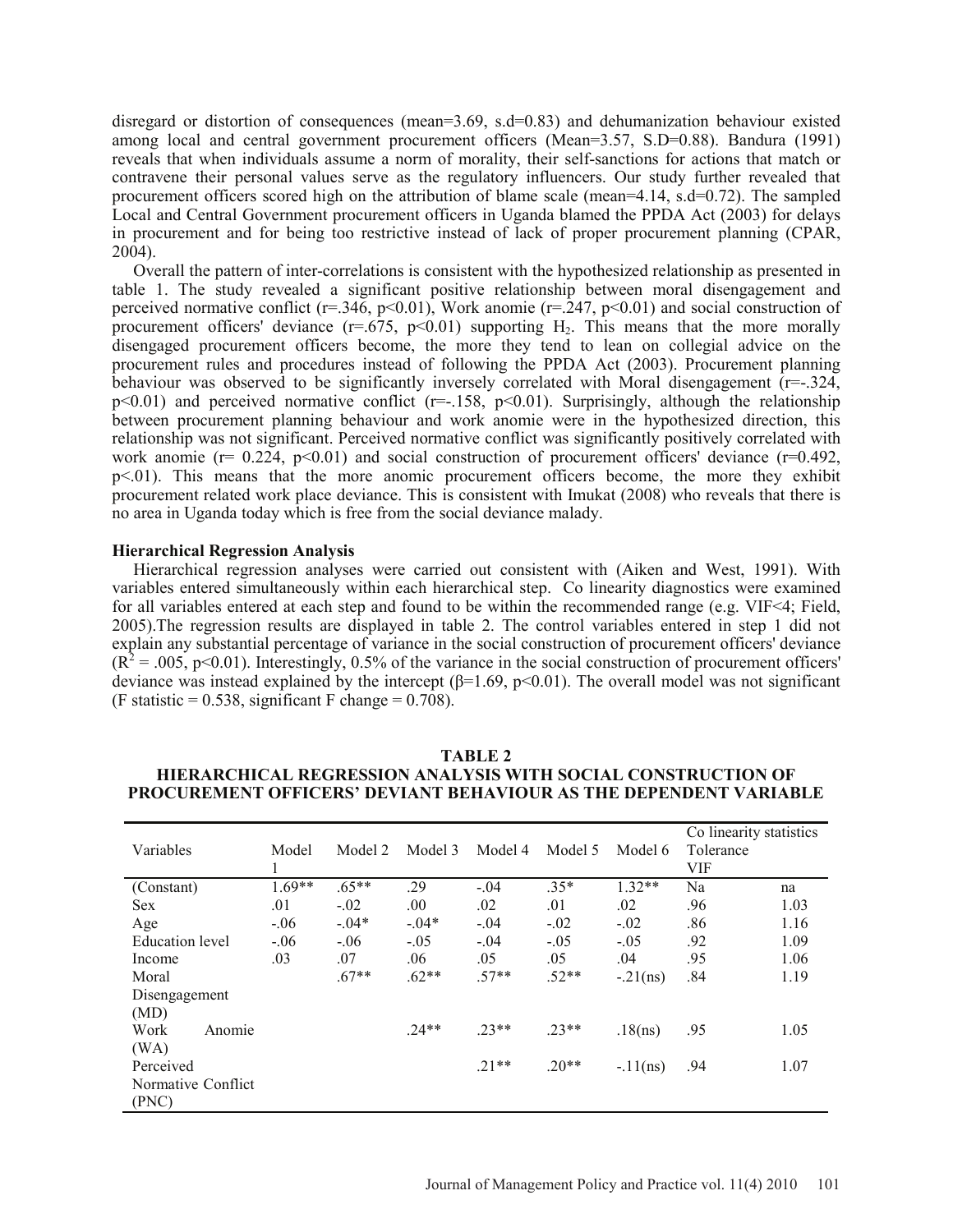| Procurement                                                                                   |        |        |       |       | $-18**$ | $-34**$ | .90 | 1.11 |  |
|-----------------------------------------------------------------------------------------------|--------|--------|-------|-------|---------|---------|-----|------|--|
| Planning                                                                                      |        |        |       |       |         |         |     |      |  |
| Behaviour (PPB)                                                                               |        |        |       |       |         |         |     |      |  |
| <b>MDxWA</b>                                                                                  |        |        |       |       |         | .09     | Na  | na   |  |
| <b>MD<sub>xPNC</sub></b>                                                                      |        |        |       |       |         | $.63**$ | Na  | na   |  |
| <b>MDxPPB</b>                                                                                 |        |        |       |       |         | $-.23*$ | na  | na   |  |
| R                                                                                             | .073   | .67    | .71   | .73   | .75     | .76     | na  | na   |  |
| R square                                                                                      | .005   | .44    | .50   | .54   | .57     | .58     | na  | na   |  |
| Adjusted R square                                                                             | $-.01$ | .44    | .49   | .53   | .56     | .57     | na  | na   |  |
| $F -$ statistics                                                                              | .538   | 63.80  | 65.68 | 66.29 | 64.67   | 49.60   | na  | na   |  |
| Sig.                                                                                          | .708   | .000   | .000  | .000  | .000    | .000    |     |      |  |
| R Square Change                                                                               | .005   | .439   | .054  | .041  | .028    | .015    | na  | na   |  |
| F change-statistics                                                                           | .538   | 315.17 | 42.75 | 35.06 | 25.12   | 4.64    | na  | na   |  |
| Sig F Change                                                                                  | .708   | .000   | .000  | .000  | .000    | .003    | na  | na   |  |
| Note: $n = 405$ Standardized regression coefficients are reported, ns=not significant         |        |        |       |       |         |         |     |      |  |
| ** regression is significant at the 0.01 level, * regression is significant at the 0.05 level |        |        |       |       |         |         |     |      |  |

In Model 2 moral disengagement was a significant predictor, predicting 44% of the variance in the social construction of procurement officers' deviance. The  $\Delta R^2$  was 43.9% and the F change statistics was significant (F – statistic = 315.17,  $\beta$ =0.67, F change of 0.00), partially supporting H1 and H2. When a third model was run entering work anomie, both moral disengagement and work anomie were significant predictors of the social construction of procurement officers' deviant behaviors with a prediction potential of 49%. The  $\Delta R^2$  was 5.4% and the F change statistics was significant (F – statistic = 65.68). Although moral engagement construct remained significant, its beta coefficient dropped from  $\beta = 0.67$  to  $\beta = 0.62$ while the coefficient of the introduced work anomie construct was  $\beta$ =0.24. The values of the beta coefficients indicate the importance of the two variables in predicting social construction of procurement officers' deviant behaviors. Of particular importance, is the significance of the moral disengagement  $(\beta = 0.57, p < 0.01)$ , work anomie  $(\beta = 0.23, p < 0.01)$  and perceived normative conflict  $(\beta = 0.21, p < 0.01)$  in the prediction model. The results presented in model 4, reveal that the above three variables predicted 54% of the variance in the social construction of procurement officers' deviance with perceived normative conflict contributing to 4.1% (F statistic=  $66.29$ , F change statistic = 35.06, Significant F change = 0.00), thus supporting H<sub>2</sub>. Model 5 introduces yet another variable of procurement planning behaviour ( $\beta$ =-0.18, p<0.01) which significantly inversely affects the social construction of procurement officers' deviant behaviour with a percentage  $\triangle R^2$  of 2.8% and the F change statistics was 25.12, F – statistic = 64.67, and significant F change =  $0.00$ ), supporting H<sub>2</sub>. The interactive effects of moral disengagement with work anomie (MDxWA), moral disengagement with perceived normative conflict (MDxPNC) and moral disengagement with procurement planning behaviour (MDxPPB) were entered in step 6. The interactive effect of moral disengagement with work anomie (MDxWA), moral disengagement with perceived normative conflict (MDxPNC) and moral disengagement with procurement planning behaviour (MDxPPB) accounted for 1.5% of the variance in social construction of procurement officers deviant behaviour ( $\mathbb{R}^2$  adj. = .57,  $\Delta \mathbb{R}^2$  = .015 p < 0.01) supporting H<sub>4</sub>, H<sub>5</sub> and H<sub>6</sub>. These results indicate that when work anomie, perceived normative conflict and procurement planning behaviour are introduced in the regression model, their interacting influence increase the predictive power by 1.5%. Further, results in model 6, show that the interaction between moral disengagement and procurement planning behaviour is negative which is also depicted in Figure 2, implying that when procurement planning is introduced to firms which rank high on moral disengagement, social construction of procurement officers deviant behaviour is diminished. The four variables of moral disengagement  $(\beta=0.52, p<0.01)$ , perceived normative conflict ( $\beta$ =0.20, p<0.01), work anomie ( $\beta$ =0.23, p<0.01) and procurement planning behaviour  $(\beta = -0.18, \ p \le 0.01)$ , predicted 57% of the variance in the social construction of procurement officers' deviant behaviour construct.

Following the graphical and statistical analysis recommended by Aiken and West (1991), interaction graphs between moral disengagement and moderating variables were drawn (see figures 3, 4 and 5). Among procurement officers who score low and high on moral disengaged, those with low and high levels of work anomie were significantly likely to have increased social construction of their deviant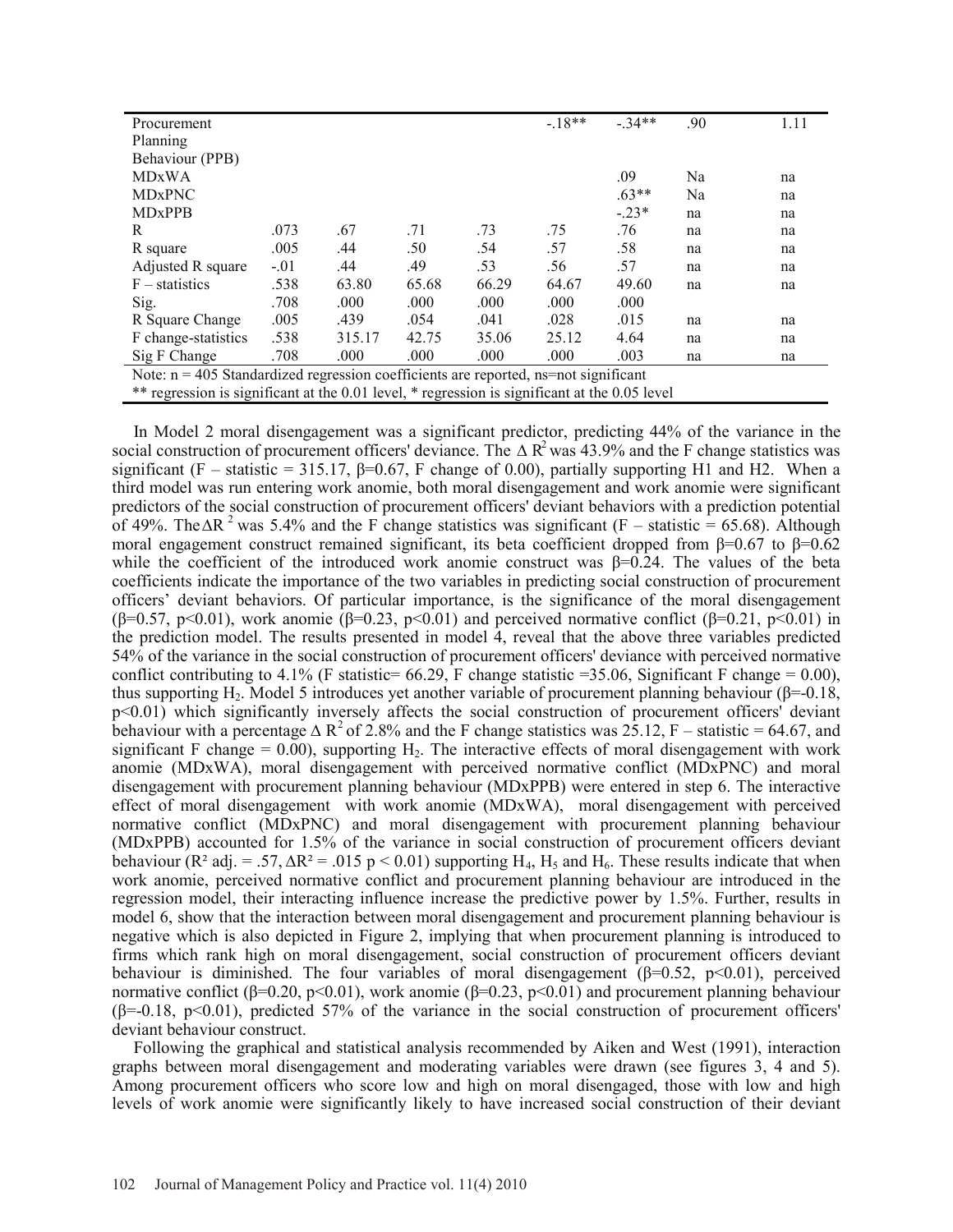behavior (see figure 3). Thus work anomie acts at both the low and high end of moral disengagement. It complements moral disengagement and further strengthens social construction of procurement officers' deviant behavior, supporting H4.

# **FIGURE 3 INTERACTION BETWEEN MORAL DISENGAGEMENT AND WORK ANOMIE**





Figure 4 shows that the interaction between moral disengagement and procurement planning behaviour causes more than proportional change in the decline of the social construction of procurement officers' deviant behaviour for procurement officers that score both low and high on the construct of procurement planning behaviour (supporting  $H_6$ ). Procurement planning behaviour acts as a constraint, limiting those who are both less or more morally disengaged from gaining social construction of procurement officers' deviant behaviour. Thus procurement planning behaviour can be an effective alternative means of reducing the social construction of procurement officers' deviant behaviour.

For Figure 5, any level of moral disengagement interacts with perceived normative conflict to bring positive changes in social construction of procurement officers' deviant behaviour. This means that for both low and high scoring procurement officers what matters is moral disengagement interacting with perceived normative conflict to increase the social construction of procurement officers' deviant behaviour. This position provides evidence to support  $H_5$ . Thus perceived normative conflict acts as a complement to moral disengagement, further strengthening social construction of procurement officers' deviant behaviour. In the absence of perceived normative conflict, the impact of moral disengagement on social construction of procurement officers' deviant behaviour is likely to be lower.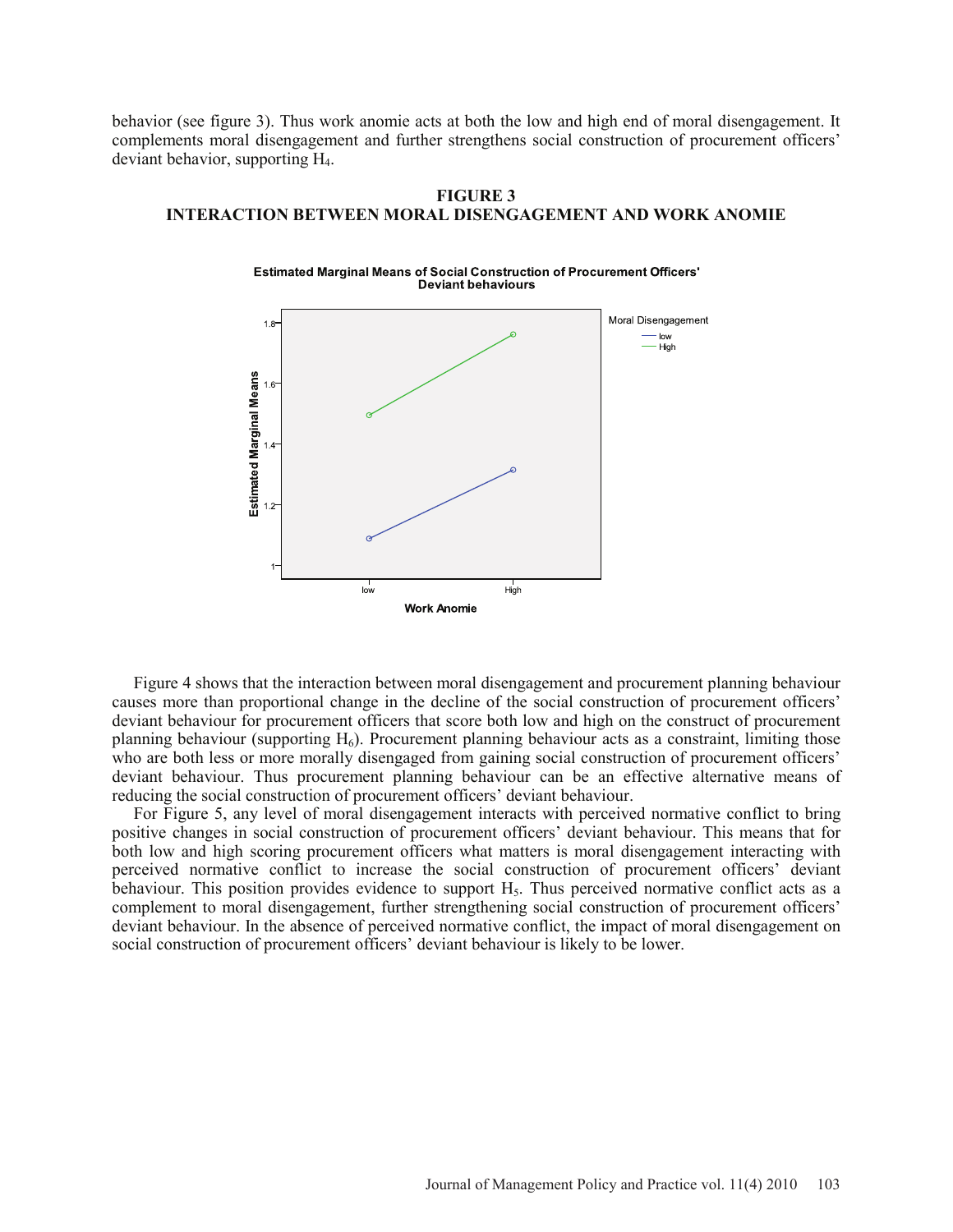# **FIGURE 4 INTERACTION BETWEEN MORAL DISENGAGEMENT AND PROCUREMENT PLANNING BEHAVIOUR**



**FIGURE 5 INTERACTION BETWEEN MORAL DISENGAGEMENT AND PERCEIVED NORMATIVE CONFLICT**





**Estimated Marginal Means of Social Construction of Procurement Officers' Deviant behaviours**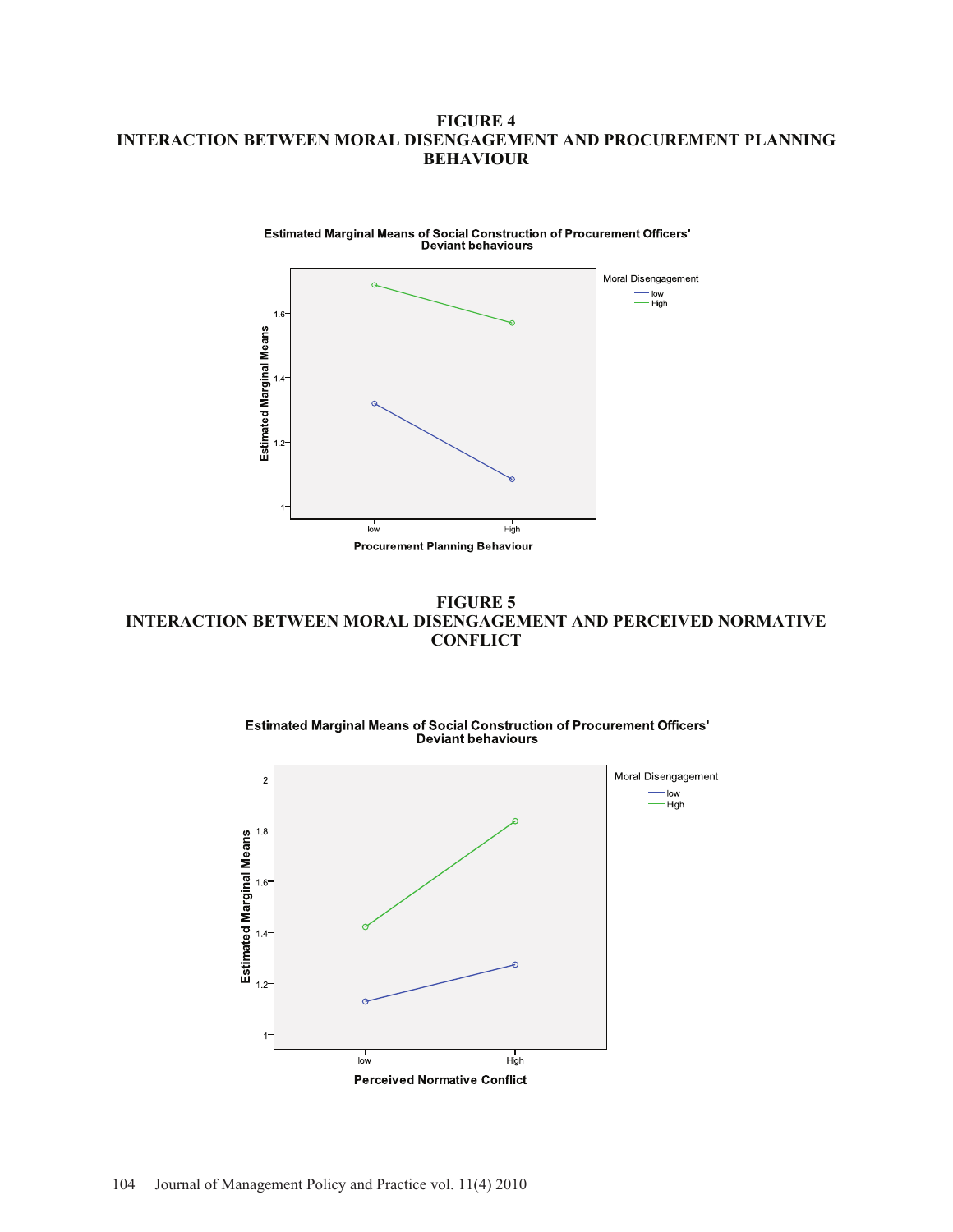### **Mediating Effect of Work Anomie and Perceived Normative Conflict**

We further tested for the effect work anomie and perceived normative conflict may have on the relationship between moral disengagement and the social construction of procurement officers' deviant behaviour as per hypothesis 3 (H3). We used the procedure developed by Baron and Kenny (1986) and modified by Kenny (2006). The results are reported in Table 3 and Table 4.

#### **TABLE 3**

# **THE MEDIATING EFFECT OF WORK ANOMIE ON THE RELATIONSHIP BETWEEN MORAL DISENGAGEMENT AND THE SOCIAL CONSTRUCTION OF PROCUREMENT OFFICERS' DEVIANT BEHAVIOR**

|                                        | Dependent Variable |           |                                                               |           |              |          |           |              |  |  |
|----------------------------------------|--------------------|-----------|---------------------------------------------------------------|-----------|--------------|----------|-----------|--------------|--|--|
|                                        | Work Anomie        |           | Social construction of procurement officers deviant behaviour |           |              |          |           |              |  |  |
|                                        |                    |           | Model 1                                                       |           |              | Model 2  |           |              |  |  |
| Predictor                              | B                  | <b>SE</b> | B                                                             | <b>SE</b> | <b>B</b> eta | B        | <b>SE</b> | <b>B</b> eta |  |  |
| Intercept                              | $2.79**$           | 0.33      | $1.91**$                                                      | 0.18      |              | $1.35**$ | $-0.19$   |              |  |  |
| Sex                                    | $-0.17*$           | 0.07      | $-0.05$                                                       | 0.04      | $-.05$       | $-0.02$  | 0.07      | $-.02$       |  |  |
| Age                                    | 0.04               | 0.07      | $-0.06$                                                       | 0.04      | $-.06$       | $-0.07$  | 0.04      | $-.07$       |  |  |
| <b>Education Level</b>                 | $-0.02$            | 0.07      | $-0.07$                                                       | 0.04      | $-.06$       | $-0.06$  | 0.02      | $-.06$       |  |  |
| Income                                 | 0.08               | 0.05      | 0.04                                                          | 0.03      | .06          | 0.02     | 0.03      | .04          |  |  |
| Moral                                  |                    |           |                                                               |           |              |          |           |              |  |  |
| disengagement                          | $0.28**$           | 0.05      | $0.53**$                                                      | 0.03      | .70          | $0.48**$ | 0.03      | .61          |  |  |
| Work Anomie                            |                    |           |                                                               |           |              | $0.20**$ | 0.03      | .28          |  |  |
| $N = 405$ , ** $p < .01$ , * $p < .05$ |                    |           |                                                               |           |              |          |           |              |  |  |

#### **TABLE 4**

# **THE MEDIATING EFFECT OF PERCEIVED NORMATIVE CONFLICT ON THE RELATIONSHIP BETWEEN MORAL DISENGAGEMENT AND THE SOCIAL CONSTRUCTION OF PROCUREMENT OFFICERS' DEVIANT BEHAVIOUR**

|                                        | Dependent Variable |           |                                                               |           |        |          |           |              |  |  |
|----------------------------------------|--------------------|-----------|---------------------------------------------------------------|-----------|--------|----------|-----------|--------------|--|--|
|                                        | Perceived          | normative |                                                               |           |        |          |           |              |  |  |
|                                        | conflict           |           | Social construction of procurement officers deviant behaviour |           |        |          |           |              |  |  |
|                                        |                    |           | Model 1                                                       |           |        | Model 2  |           |              |  |  |
| Predictor                              | B                  | <b>SE</b> | B                                                             | <b>SE</b> | Beta   | B        | <b>SE</b> | <b>B</b> eta |  |  |
| Intercept                              | $2.91**$           | 0.31      | $191**$                                                       | 0.18      |        | $1.27**$ | $-0.19$   |              |  |  |
| Sex                                    | $-0.16*$           | 0.07      | $-0.05$                                                       | 0.04      | $-.05$ | $-0.02$  | 0.04      | $-.02$       |  |  |
| Age                                    | $-0.01$            | 0.06      | $-0.06$                                                       | 0.04      | $-.06$ | $-0.06$  | 0.04      | $-.06$       |  |  |
| <b>Education Level</b>                 | $-0.08$            | 0.07      | $-0.07$                                                       | 0.04      | $-.06$ | $-0.05$  | 0.04      | $-.05$       |  |  |
| Income                                 | 0.01               | 0.04      | 0.04                                                          | 0.03      | .06    | 0.04     | 0.02      | .06          |  |  |
| Moral                                  |                    |           |                                                               |           |        |          |           |              |  |  |
| disengagement                          | $0.37**$           | 0.05      | $0.53**$                                                      | 0.03      | .70    | $0.45**$ | 0.03      | .58          |  |  |
| Perceived normative                    |                    |           |                                                               |           |        |          |           |              |  |  |
| conflict                               |                    |           |                                                               |           |        | $0.22**$ | 0.03      | .29          |  |  |
| $N = 405$ , ** $p < .01$ , * $p < .05$ |                    |           |                                                               |           |        |          |           |              |  |  |

In table 3, the three of Baron and Kenny's (2006) conditions for mediation are met. First, there is an effect to be mediated ( $\beta = 0.53$ ,  $p < .01$ ). Second, there is a significant relationship between moral disengagement and the mediator  $(\beta = 0.28, p < .01)$ , and third, the coefficient of the mediator is significant in regression three ( $\beta = 0.20$ ,  $p < .01$ ) with both moral disengagement and work anomie as predictors. Additionally, the absolute effect of moral disengagement on the social construction of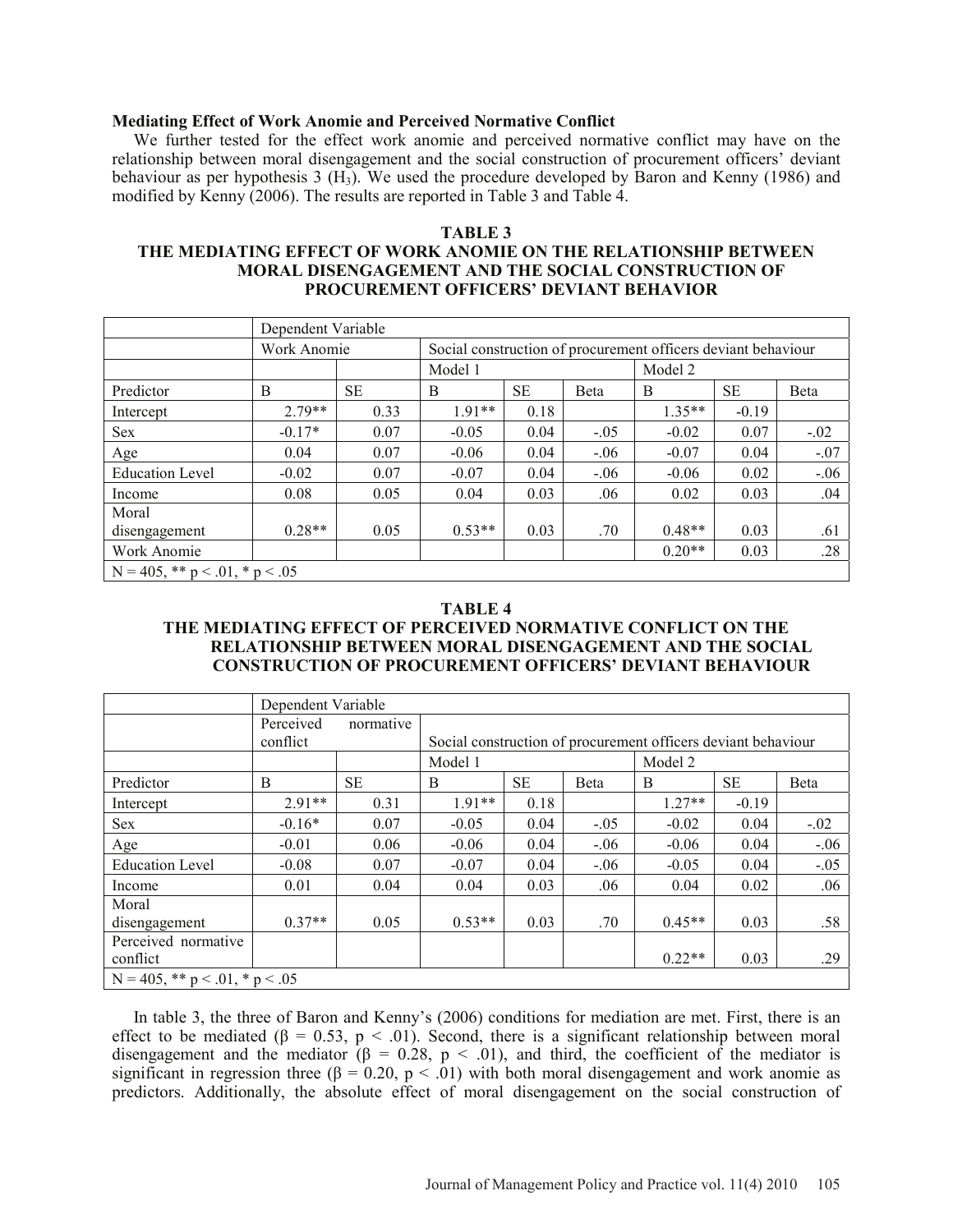procurement officers deviant behaviour is less in regression three (Standardized beta = .61) than in regression two (Standardized beta = .70). Details are presented in table 3.

The Wald Test shows that the difference between the coefficients is different from zero, implying that there is partial rather than full mediation, supporting hypothesis  $3(H_3)$ .

Results in table 4 provide further support for hypothesis 3 (H3), since three of Baron and Kenny's (2006) conditions for mediation are met. First, there is a significant effect of moral disengagement on the social construction of procurement officers' deviant behaviour ( $\beta = 0.53$ ,  $p < .01$ ). Secondly, there was a significant relationship between moral disengagement and the mediator, perceived normative conflict ( $\beta$  = 0.37, p  $\leq$  0.01), and third, the coefficient of the mediator is significant in regression three ( $\beta$  = 0.22, p  $\leq$ .01) with both moral disengagement and perceived normative conflict as predictors. Additionally, the absolute effect of moral disengagement on the social construction of procurement officers deviant behaviour is less in regression three (Standardized beta= .58) than in regression two (Standardized beta = .70). The effect of moral disengagement on the social construction of procurement officers' deviant behavior is not reduced to zero when perceived normative conflict is introduced in the model, supporting the existence of partial mediation.

# **POLICY AND MANAGERIAL IMPLICATIONS**

At the policy level, there is need to put a halt to moral disengagement behaviors in Uganda's public procurement by making procurement officers accountable for their own actions. This can be done by forcing all those employees who are involved in deviant behaviors to refund and/or be dismissed from the public service and restrictions put on them never to conduct business with government. Bandura et al. (1975) has revealed that when individuals find themselves in a situation in which they are clearly responsible for their actions and victims are humanized, they will be less likely to engage in aggressive behaviour that violates moral standards. Consistent with Milgram (1974), we recommend use of situational manipulations that make it more difficult for procurement officers to use certain forms of moral disengagements. Situations that make it difficult to displace responsibility or deny consequences will encourage moral behaviour. These situational manipulations include frequent feedback from staff and reducing direct involvement of the accounting officers in appointment of the contract committee members and other procurement staff.

This study has revealed high procurement related deviance which is socially constructed. We therefore recommend frequent job rotations and transfers to discourage the formation of social deviance networks. Additionally, policy makers can encourage formation of the procurement professionals' body which registers professional members and/or blacklists or de-registers all those procurement officers who flout the rules of the procurement profession. Public procure-ment professionals can be encouraged to create a forum where articles about positive experiences are written. McAlister, Ama, Barroso, Peters and Kelder (2000) have termed this a behavioral journalism intervention programme.

This study has also revealed that when procurement planning behaviors interacts with moral disengagement, the social construction of procurement officers' deviant behaviors diminishes. It is our considered view that procurement planning in public institutions be forcefully enforced by relevant authorities. This is likely to force public institutions to budget and stick to the allocated budgets thus reducing wastage and promoting accountability. The interactive effects of moral disengagement with work anomie and perceived normative conflict result in the increased social construction of procurement officers' deviant behaviour. It is our considered view that Local and Central Governments deal with work anomie by examining the state of social norms that regulate employee behaviour, if they are found to have broken down and are no longer effective, measures be put in place to halt the resultant behaviors. Additionally the Local and Central Governments have to remove workplace rigidities that force employees to side with fellow employees instead of following organizational rules. This can be done through establishment of a good supportive and conducive psychological climate and instituting a trusted system of handling organizational conflict.

As a policy measure, all education institutions like primary schools, secondary schools, commercial schools, technical institutes and universities should integrate business ethics in their training curriculum. This is likely to promote positive attitude towards ethical practice.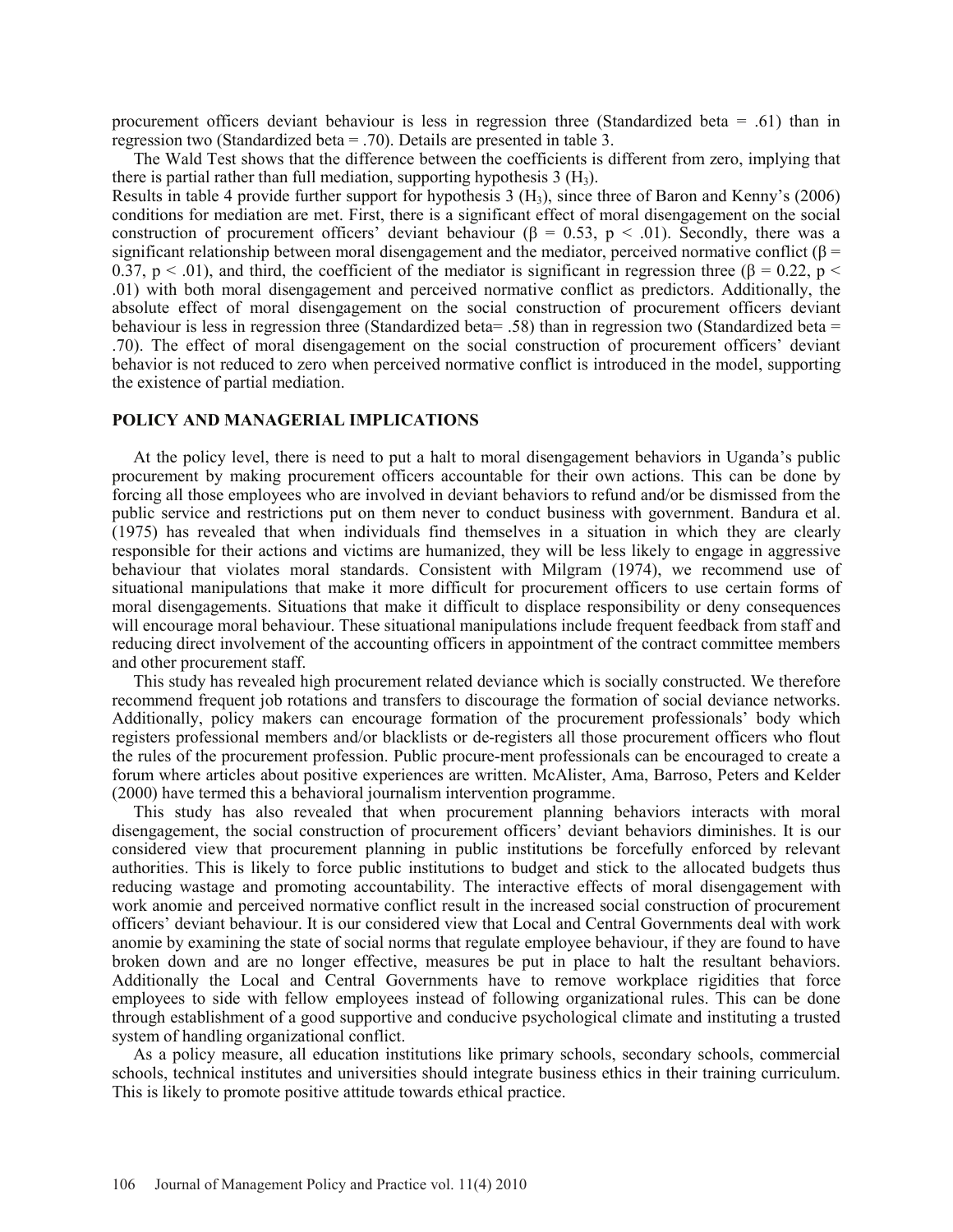#### **CONCLUSION**

From the above discussion, we can conclude that moral disengagement, work anomie, perceived normative conflict and socially constructed deviant behaviors exist among local and central government procurement officers. Moral disengagement, work anomie, perceived normative conflict and procurement planning were shown to affect the construction of procurement officers' deviant behaviors. The hierarchical regression model and interaction graphs showed that procurement planning behaviors moderate the relationship between the independent and dependent variables. Work anomie and perceived normative conflict mediate the relationship between moral disengagement and social construction of procurement officers' deviant behaviors.

# **LIMITATIONS OF THE STUDY**

One major limitation with this study was that measurement scales utilized a fixed choice response format. Although a few open ended questions were included in the study, behaviors that were not included among the choices were not evaluated by the public procurement officers. This means that, behaviors that were not included among the choices may have made a difference in the behavioral participants of public procurement officers. Future research may use more open ended behavioral responses and/or undertake a purely qualitative study to unearth behavioral patterns prevalent among public procurement officers. Further, this study measured behaviour during a single trip. The complexity of attitudes and behavioral patterns may have been complex than what a cross sectional study would allow.

### **REFERENCES**

African Development Bank Group (2006). Combating Corruption in Africa - Issues and Challenges, Concept Note Paper for the 2006 Annual Meetings, Ouagadougou, Burkina Faso: Operations Policy & Review Department (OPRP).

Aiken, L.S., & West, S.G. (1991), *Multiple Regression: Testing and Interpreting Interactions*, California: Sage.

Andrus, B.C. (1969), *The infamous of Nuremberg*, London: Flavin.

Bakunda, G (2009). Exploring Corporate Planning Behaviour in Africa: Competency Gaps and Implications for Management Development. In press.

Bandura, A. (1971), Analysis of Modeling Processes. In A. Bandura (Ed.), *Psychological modeling: Conflicting theories*, Chicago: Aldine-Atherton.

Bandura, A., Jeffery, R. W., & Gajdos, E. (1975). Generalizing Change through Participant Modeling With Self-Directed Mastery*. Behaviour Research and Therapy*, 13, 141-152.

Bandura, A. (1991). Social Cognitive Theory of Moral Thought and Action. In W. M. Kurtines & J. L. Gewirtz (Eds.), *Handbook of moral behavior and development* (Vol. 1, pp. 45-103), New Jersey: Lawrence Erlbaum.

Bandura, A. (1999). Moral Disengagement. In I. W. Charny (Ed.), *Encyclopedia of genocide* (pp. 415-418), California, Santa Barbara: ABC-Clio.

Bandura, A. (2002). Environmental Sustainability by Sociocognitive Deceleration of Population Growth. In Schmuch, P., & Schultz, W. (Eds.). *The psychology of sustainable development,* (pp. 209-238). Dordrecht: Kluwer.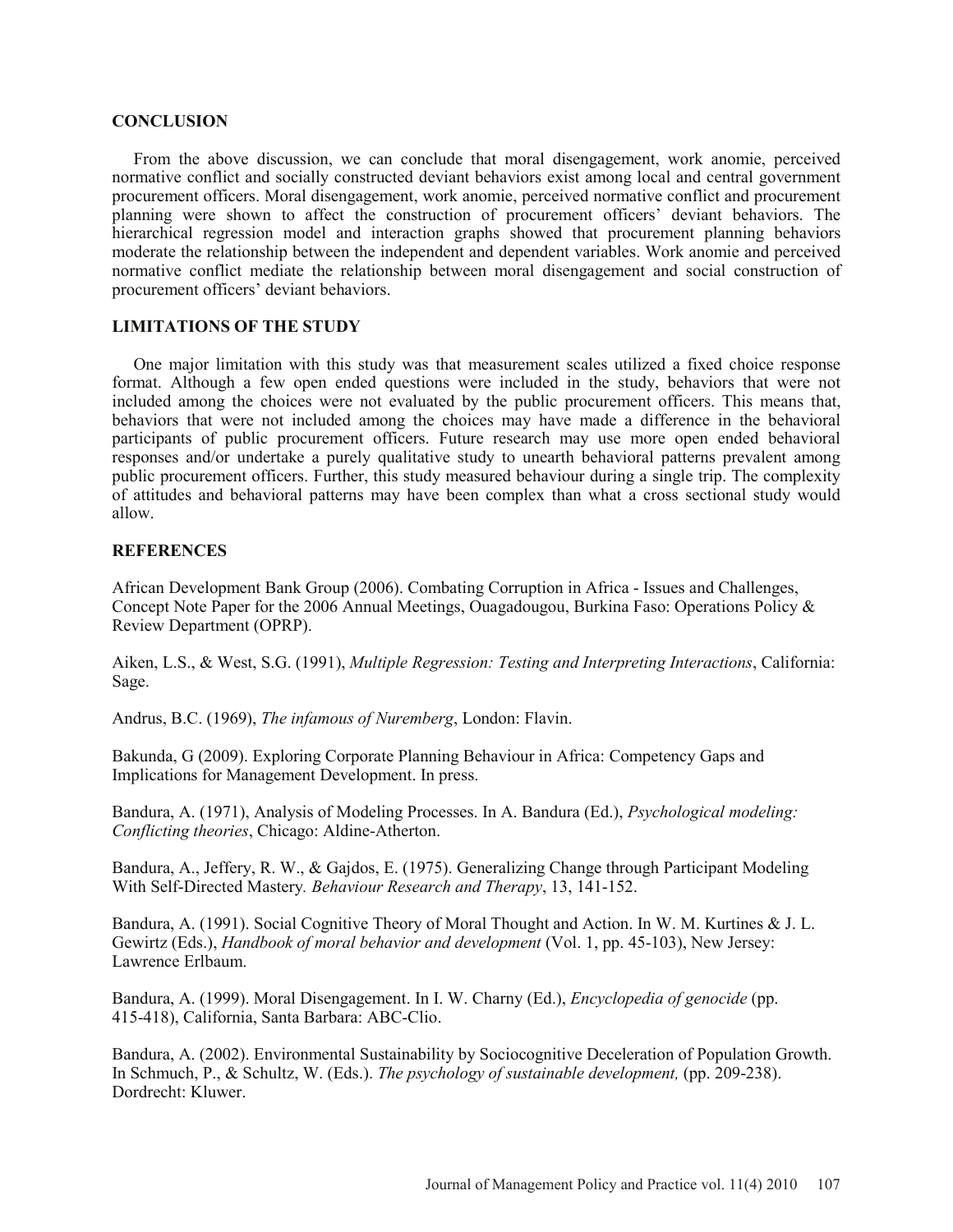Baron, R. M., & Kenny, D. A. (1986). The Moderator-Mediator Variable Distinction in Social Psychological Research: Conceptual, Strategic and Statistical Considerations. *Journal of Personality and Social Psychology*, 51, 1173-1182.

Bass, B. (1990), *Bass & Stogdill's Handbook of Leadership: Theory, Research, and Managerial Applications*, New York: Free Press.

Billon, P. (2003).Buying Peace or Fuelling War: the Role of Corruption in Armed Conflicts. *Journal of International Development*, 15, (4), 413-26.

Caruana, A., Ewing, M.T., & Ramaseshan, B. (2001). Anomia and Deviant Behavior in Marketing: Some Preliminary Evidence. *Journal of Managerial Psychology*, 16,322-88.

Chatman, J. A. (1989). Improving Interactional Organizational Research: A Model of Person-Organization Fit. *Academy of Management Review*, 14, (3), 333-349.

Cohen, D., & Nisbett, R. E. (1994). Self-Protection and the Culture of Honor: Explaining Southern Violence*. Personality and Social Psychology Bulletin,* 20*,* 551-567.

Coleman, J. S. (1988). Social Capital in the Creation of Human Capital. *American Journal of Sociology*, 94, 95-120.

Uganda Country Procurement Assessment Report (2004)

Crotty, M. (1998), *The Foundations of Social Research: Meaning and Perspective in the Research Process,* California: Sage.

Field, A. (2005), *Discovering Statistics Using SPSS* (Second Edition), London: Sage.

Fiske, S. (2004), *Social Beings: A Core Motives Approach to Social Psychology*, New Jersey: John Wiley & Sons.

Friedman, R.A., Tidd, S.T., Currall, S.C., & Tsai, J.C. (2000). What Goes Around Comes Around: The Impact of Personal Conflict Styles on Work Conflict and Stress. *International Journal of Conflict Management,* 11, 32-55.

Gee, J. P. (1996*), Social Linguistics and Literacies: Ideology in Discourses*, London: Taylor & Francis.

Hodson, R. (1999). Organizational Anomie and Worker Consent. *Work and Occupations*, 26, 292-323.

Hyatt, D. E. & Ruddy, T. M. (1997). An Examination of the Relationship between Work Group Characteristics and Performance: Once More into the Breech. *Personnel Psychology*, 50, 553-585.

Hymel, S., Rocke-Henderson, N., & Bonanno, R. A. (2005). Moral Disengagement: A Framework for Understanding Bullying Among Adolescents. *Journal of Social Sciences*, 8, 1-11.

Imukat (2008). Corruption-A Malady Which Has Broken All Barriers of Society. In Press.

Jehn, K.A. (1995). A Multi-Method Examination of the Benefits and Detriments of Intra-Group Conflict. *Administrative Science Quarterly*, 40, 256-82.

Jensen, G. (2002). Institutional Anomie and Societal Variations in Crime: A Critical Appraisal. *International Journal of Sociology and Social Policy*, 22, 45 – 74.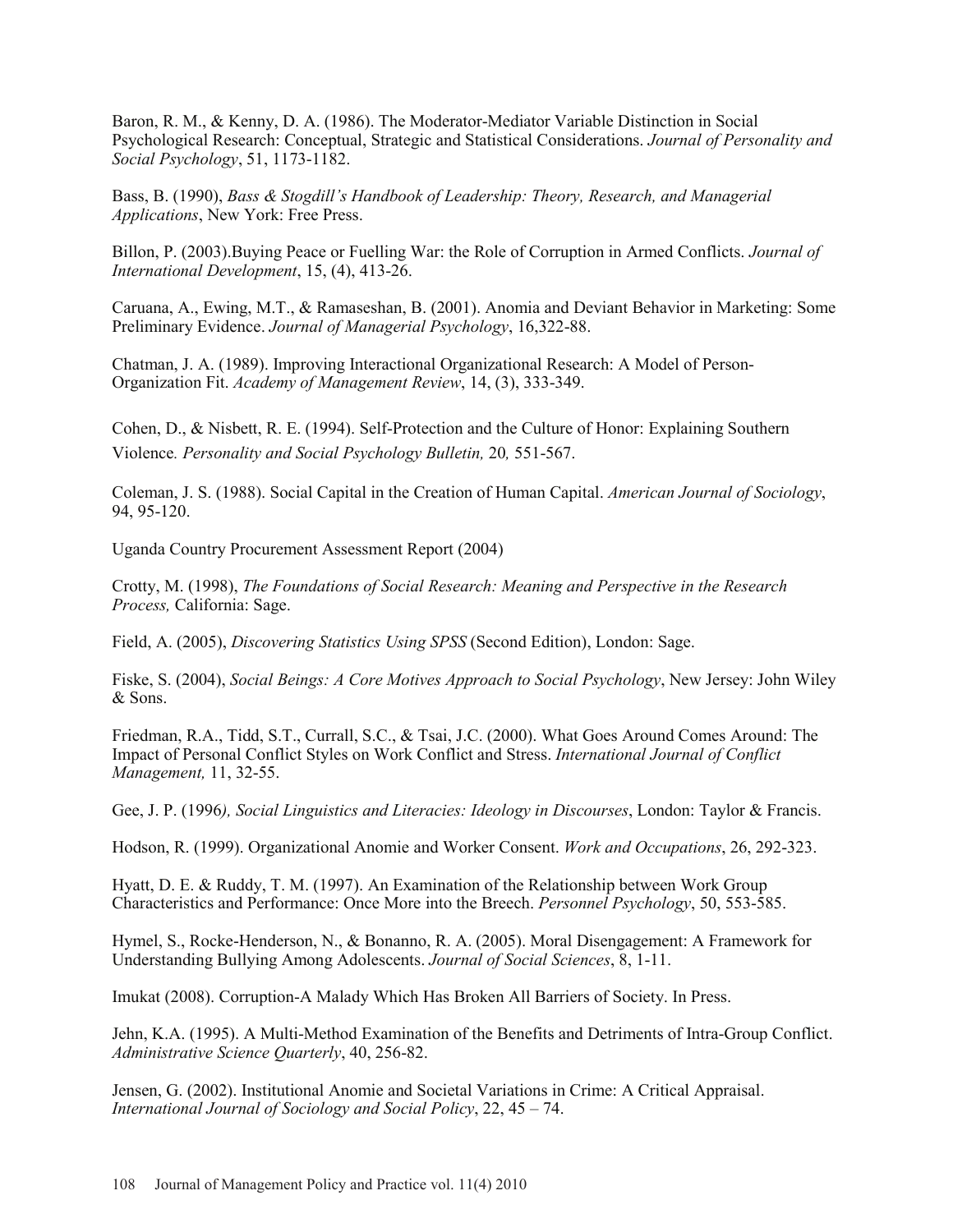Kant, I. (1787) Kritik der reinen Vernunft, In: Immanuel Kant: Gesammelte Schriften, Herausgegeben von der Königlich Preußischen Akademie der Wissenschaften, Erste Abteilung, 3, Berlin, 1911 (Hungarian trans. by Kis J. In: A tiszta ész kritikája, Budapest: Ictus Kiadó, 1995).

Kelly, G. A. (1955), *The Psychology of Personal Constructs* (Volume I and II), New York: W. W. Norton.

Lent, R. W., & Brown, S. D. (1996). Applying Social Cognitive Theory to Career Counseling: An Introduction. *The Career Development Quarterly*, 44, (4), 307-309.

Low, M., Davey, H., & Hooper, K. (2008). Accounting Scandals, Ethical Dilemmas and Educational Challenges. *Critical Perspectives on Accounting*, 19, 222-254.

Lynn, P., & Lockwood, C. R. (1998). *The Accident Liability of Company Car Drivers* (Report no. 317). Crowthorne: Transport Research Laboratory.

Lutz, W.D. (1987). Language, Appearance, and Reality: Doublespeak in 1984. In P.C. Boardroom, (Ed.). *The legacy of language – a tribute to Charlton Laird* (pp.103-119). Reno: University of Nevada Press.

Manrique de Lara, P., & Tacoronte, D. (2007). Investigating the Effects of Procedural Justice on Workplace Deviance. Do Employees' Perceptions of Conflicting Guidance Call the Tune? *International Journal of Manpower*, 28, 715-729.

McAlister, A.L., Ama, E., Barroso, C., Peters, R.J., & Kelder, S. (2000). Promoting Tolerance and Moral Engagement through Peer Modeling. *Cultural Diversity and Ethnic Minority Psychology*, 6, (4), 363-373.

Merton, R. K. (1938), *Social Theory and Social Structure*, New York: Free Press.

Milgram, S. (1974), *Obedience to Authority*, New York: Harper & Row.

Uganda National Integrity Survey (2006).

Uganda National Public Procurement Integrity Survey (2002), Conducted under the auspices of the Public Procurement and Disposal of Public Assets Authority and the Office of the Inspectorate of Government.

Uganda National Public Procurement Integrity Survey (2006), Conducted under the auspices of the Public Procurement and Disposal of Public Assets Authority and the Office of the Inspectorate of Government.

Nee, V., & Ingram, P. (1998). Embeddedness and Beyond: Institutions, Exchange and Social Structure. In M., Brinton, & V., Nee, (Eds), *The New Institutionalism in Sociology,* (pp.19-45), New York: Russell Sage Foundation.

Ntayi, J.M. (2005). Work Ethic, Locus of Control and Sales Force Task Performance. *Journal of African Business*, 6, (1–2), 155–176.

Ntayi, J.M., Munene, J.C., & Eyaa, S. (2008). Selling Self-Efficacy Beliefs, Perceived Selling Task Difficulty And The Performance Of Accounts Relationship Managers: Evidence From Commercial Banks In Sub-Saharan Africa Using A Multi-Methods Triangulation Approach. *African Journal of Marketing*, 1,  $1 - 33$ .

Schein, E. (1980), Or*ganizational Culture and Leadership*, San Francisco: Jossey-Bass Publishers.

Srole L. (1956). Social Integration and Certain Corollaries: An Exploratory Study. *Sociology Review*, 21, 709-16.